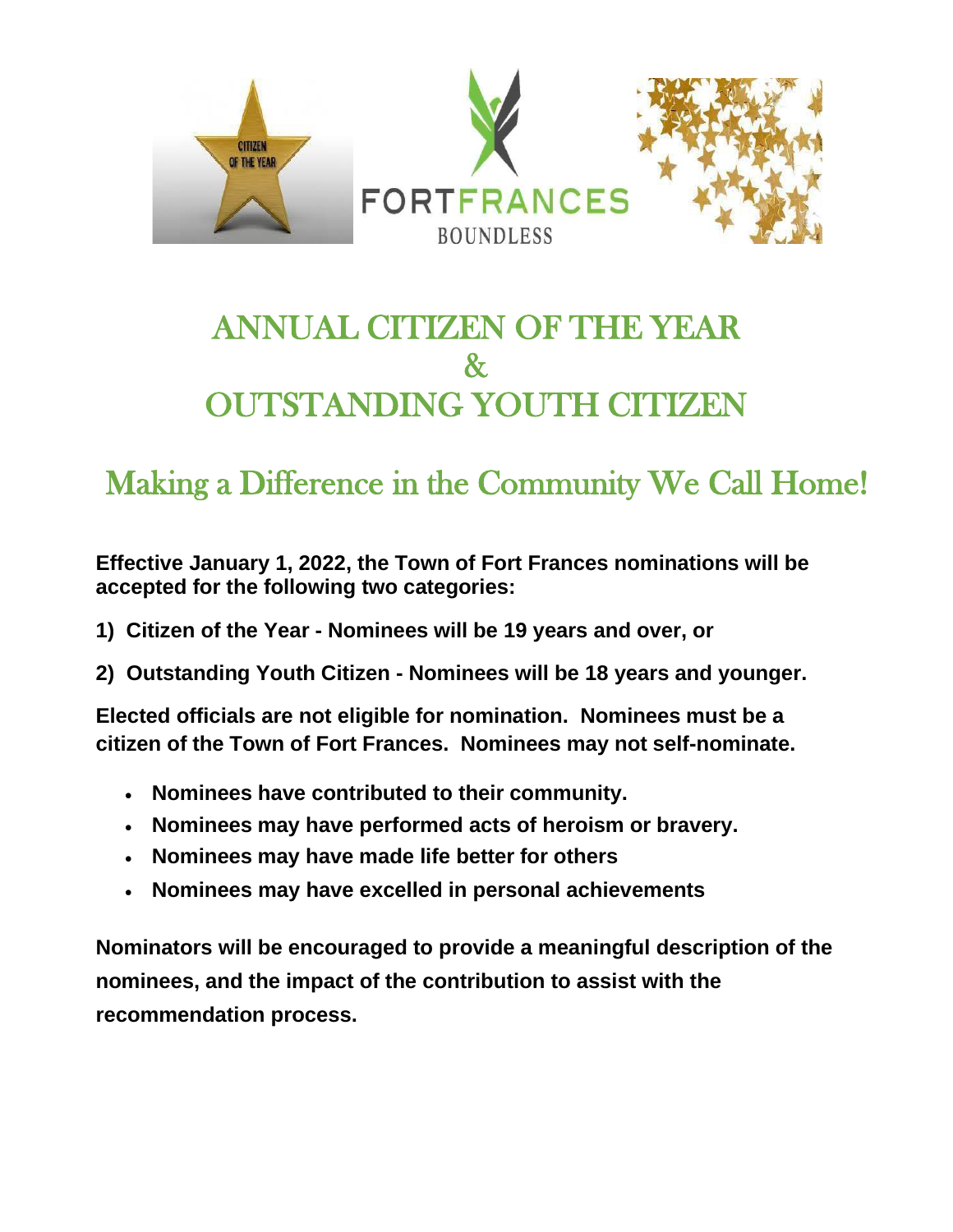# ANNUAL CITIZEN OF THE YEAR & OUTSTANDING YOUTH CITIZEN

## How to Nominate an Individual

**If you know of someone you feel meets the criteria listed above, please fill out the attached form.**

**Nominations forms are also available at the front desk in the Town of Fort Frances Civic Centre, 320 Portage Avenue, Fort Frances, Ontario P9A 3P9**

**Completed Nominations may be submitted to the Civic Centre commencing January 1 st , 2022 and no later than 4:00 p.m. CENTRAL TIME on September 30th , 2022 in a sealed envelope marked Citizen of the Year.**

**The candidate(s) recommended by the Citizen of the Year Committee and approved by Council will be identified at a regular meeting of Council. Should no eligible public nominations be received, the Committee reserves the right to nominate eligible individuals.**

**Please direct any questions you may have to Karyn Haney, Deputy Clerk by phone at 274-5323, ext. 1212 or by email [khaney@fortfrances.ca](mailto:khaney@fortfrances.ca)**

### Tips for Preparing a Successful Nomination

- **1. Be mindful that your nominee may not be necessarily known by the committee, so it is important to provide a meaningful description of the candidate's contributions**
- **2. Don't say something like "he/she has done good work". Describe the impact of the contribution.**
- **3. Should your nominee not be chosen, please do not hesitate to file your nomination again in subsequent years.**